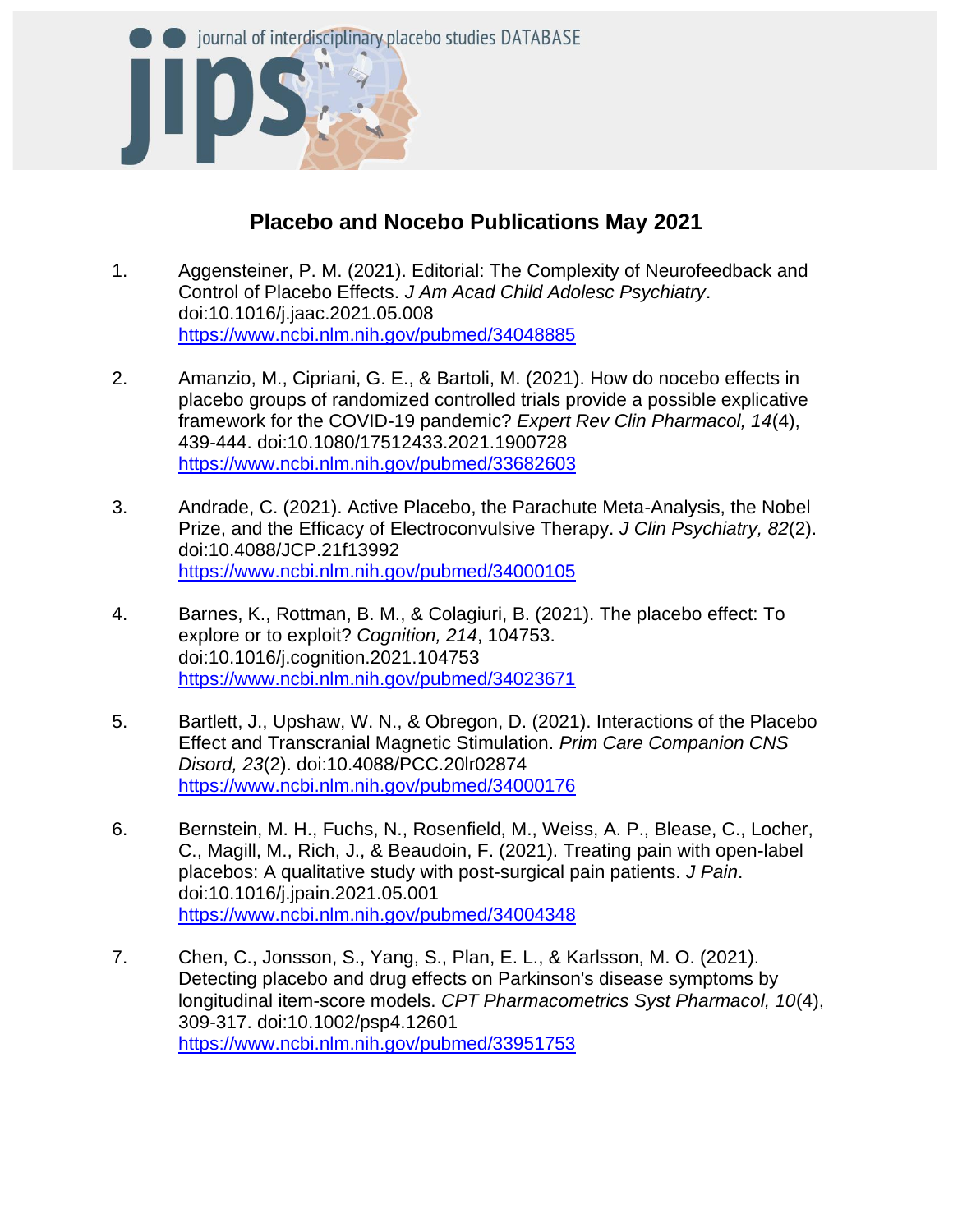

- 8. Colagiuri, B., Sharpe, L., Ambarchi, Z., Glozier, N., Bartlett, D., Costa, D. S. J., & Scott, A. (2021). Open-label placebo for insomnia (OPIN): study protocol for a cohort multiple randomised controlled trial. *BMJ Open, 11*(2), e044045. doi:10.1136/bmjopen-2020-044045 <https://www.ncbi.nlm.nih.gov/pubmed/33637548>
- 9. Coleshill, M. J., Sharpe, L., & Colagiuri, B. (2021). No evidence that attentional bias towards pain-related words is associated with verbally induced nocebo hyperalgesia: a dot-probe study. *Pain Rep, 6*(1), e921. doi:10.1097/PR9.0000000000000921 <https://www.ncbi.nlm.nih.gov/pubmed/33981937>
- 10. Daniali, H., & Flaten, M. A. (2021). Experiencing COVID-19 symptoms without the disease: The role of nocebo in reporting of symptoms. *Scand J Public Health*, 14034948211018385. doi:10.1177/14034948211018385 <https://www.ncbi.nlm.nih.gov/pubmed/34041973>
- 11. De Jaeghere, E. A., Bouche, G., Hoebeke, P., Holbrouck, P. M., & Denys, H. G. (2020). The nocebo effect and tobacco control - First, do no harm? *Med Hypotheses, 139*, 109615. doi:10.1016/j.mehy.2020.109615 <https://www.ncbi.nlm.nih.gov/pubmed/32078961>
- 12. De Pascalis, V., Scacchia, P., & Vecchio, A. (2021). Influences of hypnotic suggestibility, contextual factors, and EEG alpha on placebo analgesia. *Am J Clin Hypn, 63*(4), 302-328. doi:10.1080/00029157.2020.1863182 <https://www.ncbi.nlm.nih.gov/pubmed/33999775>
- 13. Delang, N., Irwin, C., Cox, G. R., McCartney, D., & Desbrow, B. (2021). Belief in caffeine's ergogenic effect on cognitive function and endurance performance: A sham dose-response study. *Hum Psychopharmacol*, e2792. doi:10.1002/hup.2792 <https://www.ncbi.nlm.nih.gov/pubmed/33939237>
- 14. Fanti-Oren, S., Birenbaum-Carmeli, D., Eliakim, A., Pantanowitz, M., Schujovitzky, D., & Nemet, D. (2021). The Effect of Information Placebo on Physical Activity in Overweight and Obese Children. *Pediatr Exerc Sci*, 1-5. doi:10.1123/pes.2020-0062 <https://www.ncbi.nlm.nih.gov/pubmed/33958501>
- 15. Faraone, S. V., Newcorn, J. H., Cipriani, A., Brandeis, D., Kaiser, A., Hohmann, S., Haege, A., & Cortese, S. (2021). Placebo and nocebo responses in randomised, controlled trials of medications for ADHD: a systematic review and meta-analysis. *Mol Psychiatry*. doi:10.1038/s41380-021-01134-w <https://www.ncbi.nlm.nih.gov/pubmed/33972692>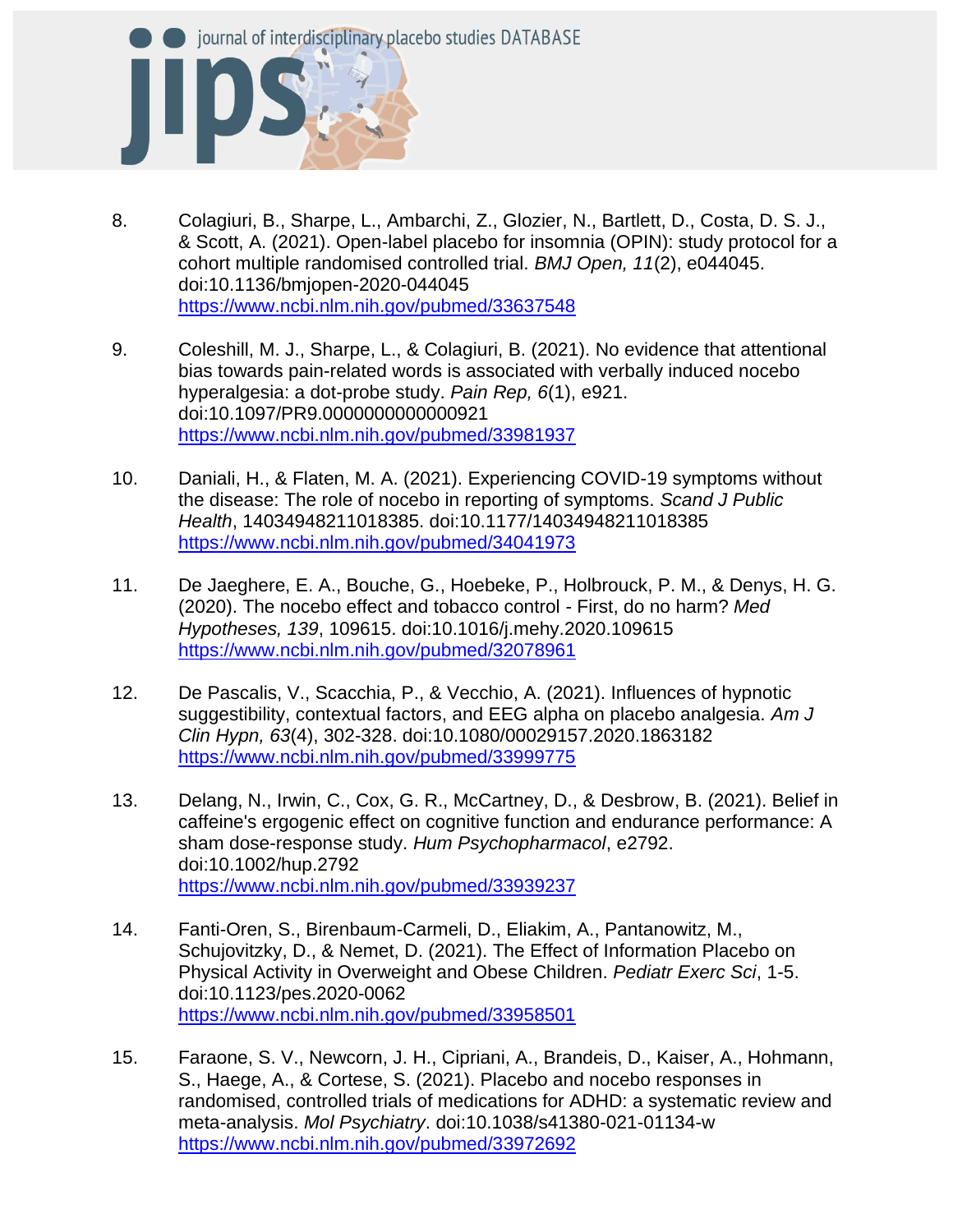

- 16. He, J., Perez, D. G., Le-Rademacher, J. L., Dodge, A., Enck, P., Loprinzi, C. L., & Zahrieh, D. (2021). Does the placebo effect on hot flashes depend on the placebo dose? *Support Care Cancer*. doi:10.1007/s00520-021-06244-3 <https://www.ncbi.nlm.nih.gov/pubmed/33973082>
- 17. Hu, W., & Yang, J. (2021). Reward anticipation buffers neuroendocrine and cardiovascular responses to acute psychosocial stress in healthy young adults. *Stress*, 1-9. doi:10.1080/10253890.2021.1923690 <https://www.ncbi.nlm.nih.gov/pubmed/33970772>
- 18. Jones, B. D. M., Weissman, C. R., Razza, L. B., Husain, M. I., Brunoni, A. R., & Daskalakis, Z. J. (2021). Protocol for a systematic review and meta-analysis of the placebo response in treatment-resistant depression: comparison of multiple treatment modalities. *BMJ Open, 11*(2), e041349. doi:10.1136/bmjopen-2020- 041349 <https://www.ncbi.nlm.nih.gov/pubmed/33593773>
- 19. Juul, S., Siddiqui, F., Barbateskovic, M., Jorgensen, C. K., Hengartner, M. P., Kirsch, I., Gluud, C., & Jakobsen, J. C. (2021). Beneficial and harmful effects of antidepressants versus placebo, 'active placebo', or no intervention for adults with major depressive disorder: a protocol for a systematic review of published and unpublished data with meta-analyses and trial sequential analyses. *Syst Rev, 10*(1), 154. doi:10.1186/s13643-021-01705-6 <https://www.ncbi.nlm.nih.gov/pubmed/34034811>
- 20. Kirkwood, M. W., Howell, D. R., Brooks, B. L., Wilson, J. C., & Meehan Iii, W. P. (2021). The Nocebo Effect and Pediatric Concussion. *J Sport Rehabil*, 1-7. doi:10.1123/jsr.2020-0519 <https://www.ncbi.nlm.nih.gov/pubmed/34050035>
- 21. Koenen, L. R., Pawlik, R. J., Icenhour, A., Petrakova, L., Forkmann, K., Theysohn, N., Engler, H., & Elsenbruch, S. (2021). Associative learning and extinction of conditioned threat predictors across sensory modalities. *Commun Biol, 4*(1), 553. doi:10.1038/s42003-021-02008-1 <https://www.ncbi.nlm.nih.gov/pubmed/33976383>
- 22. Lee, Y. H., & Song, G. G. (2021). Nocebo effects of Janus kinase inhibitors in the treatment of active ankylosing spondylitis. *Int J Clin Pharmacol Ther*. doi:10.5414/CP203956 <https://pubmed.ncbi.nlm.nih.gov/34042579/>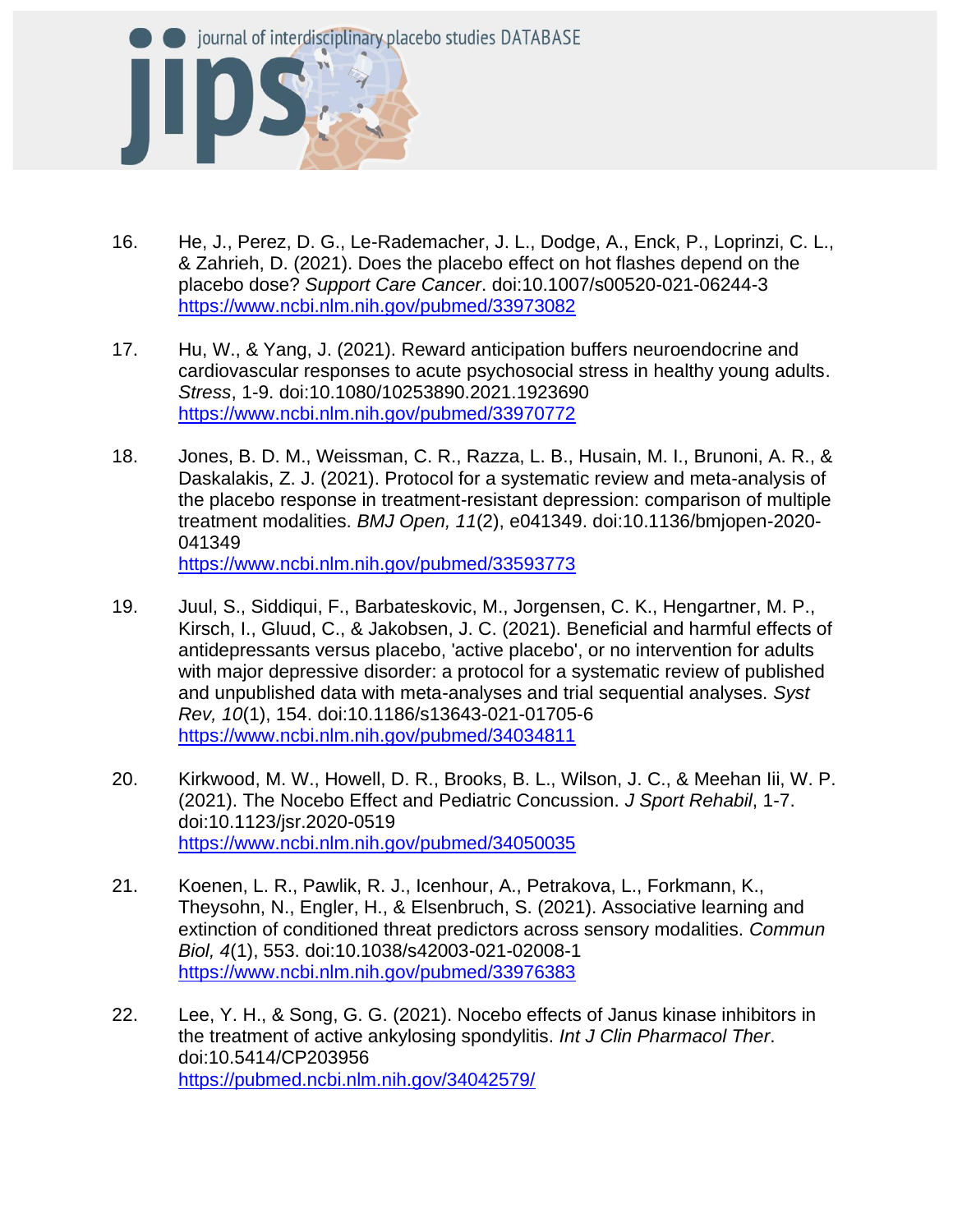

- 23. Leibowitz, K. A., Howe, L. C., & Crum, A. J. (2021). Changing mindsets about side effects. BMJ open, 11(2), e040134. doi: 10.1136/bmjopen-2020-040134 <https://pubmed.ncbi.nlm.nih.gov/33526496/>
- 24. Lembo, A. J. (2020). Understanding the Placebo and Nocebo Effects in Patients With Irritable Bowel Syndrome. *Gastroenterol Hepatol (N Y), 16*(7), 374-376. <https://www.ncbi.nlm.nih.gov/pubmed/34035744>
- 25. Liu, T. Placebo Effects: A New Theory. *Clinical Psychological Science, 0*(0), 21677026211009799. doi:10.1177/21677026211009799 <https://journals.sagepub.com/doi/abs/10.1177/21677026211009799>
- 26. Malhi, G. S., & Bell, E. (2021). Is the response to rTMS largely the result of nonspecific effects? *Aust N Z J Psychiatry, 55*(5), 445-450. doi:10.1177/00048674211016043 <https://www.ncbi.nlm.nih.gov/pubmed/33985353>
- 27. Muthukumaraswamy, S., Forsyth, A., & Lumley, T. (2021). Blinding and expectancy confounds in psychedelic randomised controlled trials. *Expert Rev Clin Pharmacol*. doi:10.1080/17512433.2021.1933434 <https://www.ncbi.nlm.nih.gov/pubmed/34038314>
- 28. Nestoriuc, Y., Pan, Y., Kinitz, T., Weik, E., & Shedden-Mora, M. C. (2021). Informing About the Nocebo Effect Affects Patients' Need for Information About Antidepressants - An Experimental Online Study. *Front Psychiatry, 12*, 587122. doi:10.3389/fpsyt.2021.587122 <https://www.ncbi.nlm.nih.gov/pubmed/33986697>
- 29. Pagnini, F., Volpato, E., Dell'Orto, S., Cavalera, C., Spina, M., & Banfi, P. (2021). Illness Expectations Assessment in People with Asthma: A Tool for Explicit and Implicit Beliefs. *J Asthma Allergy, 14*, 449-455. doi:10.2147/JAA.S307763 <https://www.ncbi.nlm.nih.gov/pubmed/33976554>
- 30. Park, J. K., Ahn, S. H., Shin, K., Lee, Y. J., Song, Y. W., & Lee, E. B. (2021). Predictors of a placebo response in patients with hand osteoarthritis: post-hoc analysis of two randomized controlled trials. *BMC Musculoskelet Disord, 22*(1), 244. doi:10.1186/s12891-021-04089-9 <https://www.ncbi.nlm.nih.gov/pubmed/33663463>
- 31. Schienle, A., Gremsl, A., & Wabnegger, A. (2021). Placebo Effects in the Context of Religious Beliefs and Practices: A Resting-State Functional Connectivity Study. *Front Behav Neurosci, 15*, 653359. doi:10.3389/fnbeh.2021.653359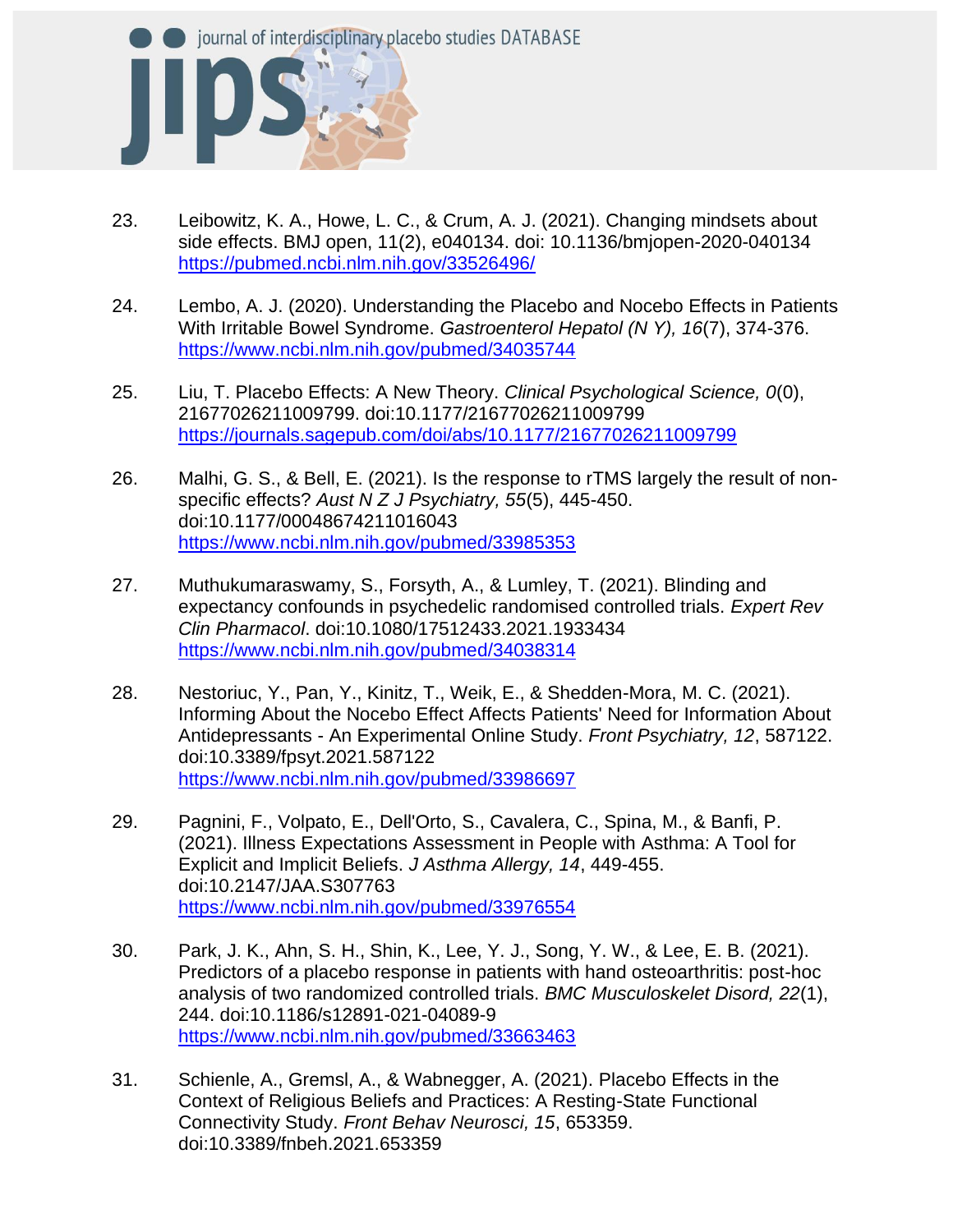

<https://www.ncbi.nlm.nih.gov/pubmed/34025370>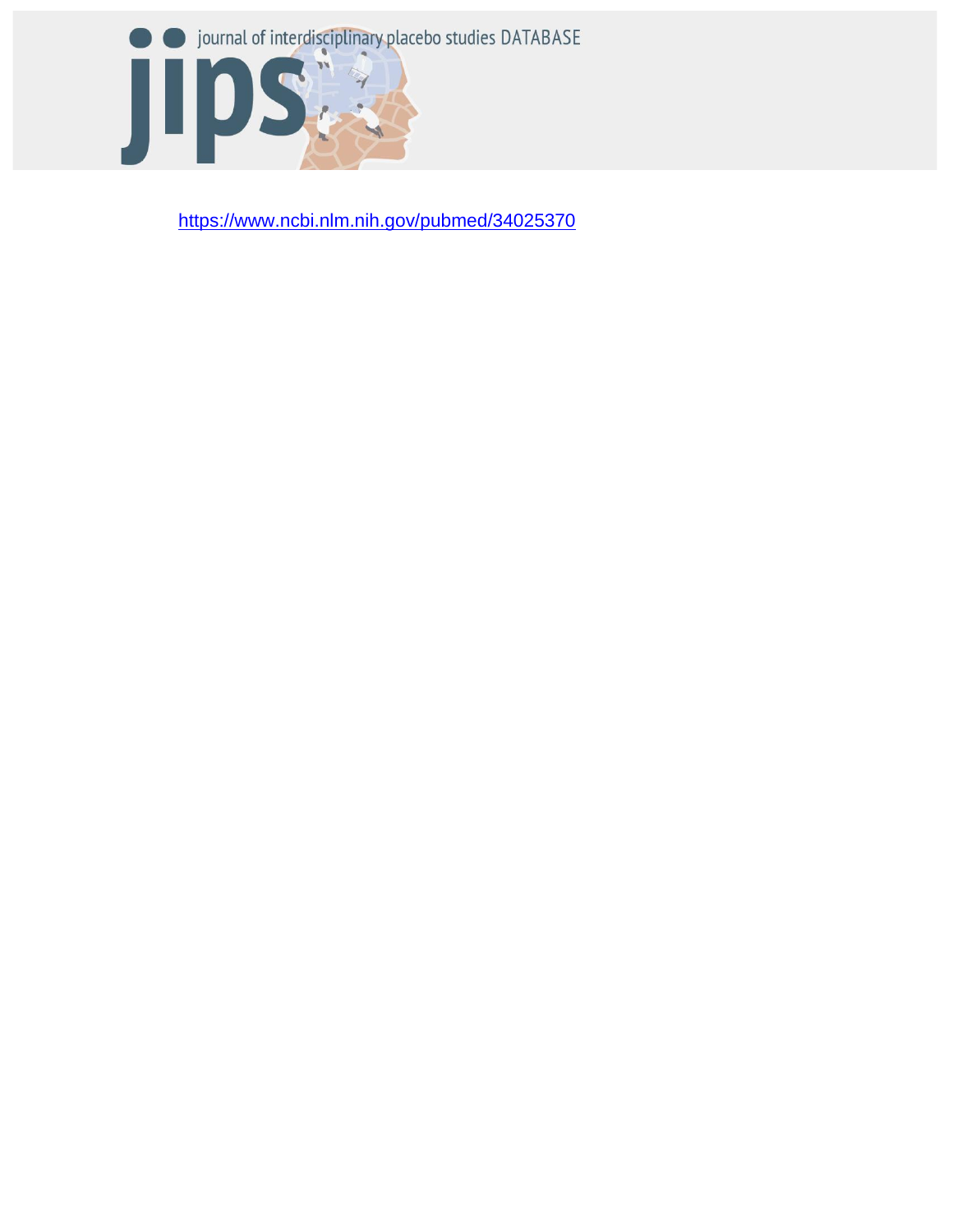

- 32. Sretavan Wong, K., Migo, M., Dougherty, D. D., & Ghaemi, S. N. (2021). Neural correlates of citalopram and placebo response in acute bipolar depression: A randomized trial. *J Psychiatr Res, 138*, 463-466. doi:10.1016/j.jpsychires.2021.04.035 <https://www.ncbi.nlm.nih.gov/pubmed/33965734>
- 33. Thomaidou, M. A., Blythe, J. S., Houtman, S. J., Veldhuijzen, D. S., van Laarhoven, A. I. M., & Evers, A. W. M. (2021). Temporal structure of brain oscillations predicts learned nocebo responses to pain. *Sci Rep, 11*(1), 9807. doi:10.1038/s41598-021-89368-0 <https://www.ncbi.nlm.nih.gov/pubmed/33963251>
- 34. Thomaidou, M. A., Veldhuijzen, D. S., Meulders, A., & Evers, A. W. M. (2021). An experimental investigation into the mediating role of pain-related fear in boosting nocebo hyperalgesia. *Pain, 162*(1), 287-299. doi:10.1097/j.pain.0000000000002017 <https://www.ncbi.nlm.nih.gov/pubmed/32910630>
- 35. Thomaidou, M. A., Veldhuijzen, D. S., Peerdeman, K. J., Wiebing, N. Z. S., Blythe, J. S., & Evers, A. W. M. (2020). Learning mechanisms in nocebo hyperalgesia: the role of conditioning and extinction processes. *Pain, 161*(7), 1597-1608. doi:10.1097/j.pain.0000000000001861 <https://www.ncbi.nlm.nih.gov/pubmed/32149863>
- 36. Tu, Y., Wilson, G., Camprodon, J., Dougherty, D. D., Vangel, M., Benedetti, F., Kaptchuk, T. J., Gollub, R. L., & Kong, J. (2021). Manipulating placebo analgesia and nocebo hyperalgesia by changing brain excitability. *Proc Natl Acad Sci U S A, 118*(19). doi:10.1073/pnas.2101273118 <https://www.ncbi.nlm.nih.gov/pubmed/33941677>
- 37. Tugwell, P., & Tovey, D. (2021). In 2021 When Is It Unethical to Use a Placebo in a Clinical Trial? *J Clin Epidemiol, 133*, A5-A6. doi:10.1016/j.jclinepi.2021.03.023 <https://www.ncbi.nlm.nih.gov/pubmed/34024414>
- 38. van Lennep, J. P. A., Trossel, F., Perez, R., Otten, R. H. J., van Middendorp, H., Evers, A. W. M., & Szadek, K. M. (2021). Placebo effects in low back pain; a systematic review and meta-analysis of the literature. *Eur J Pain*. doi:10.1002/ejp.181 <https://www.ncbi.nlm.nih.gov/pubmed/34051018>